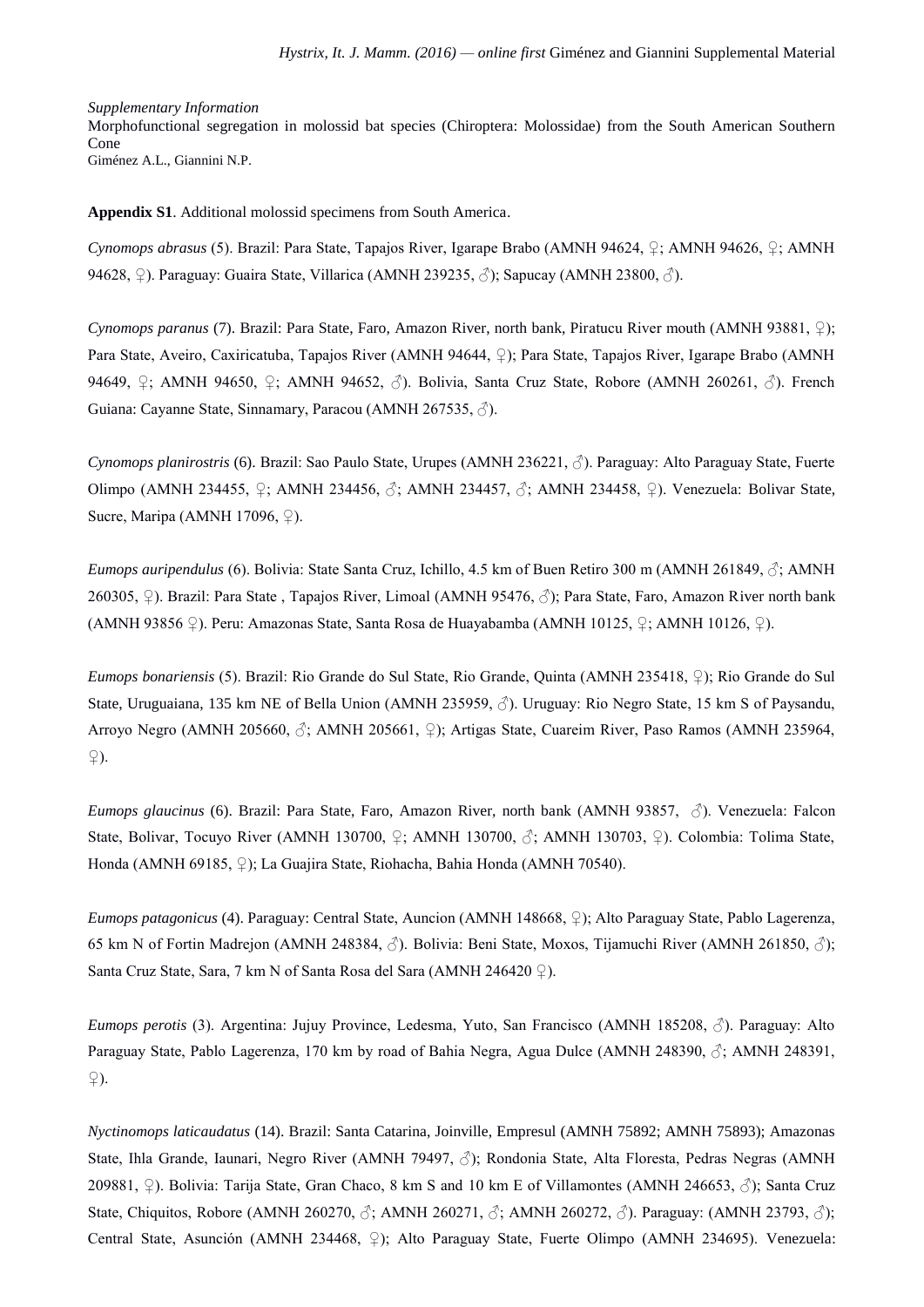Bolivar State, Sucre, Maripa (AMNH 17012, ♂); Amazonas State, Casiquiare, Casiquiare River, Quemapure (AMNH 77481, ♂); Amazonas State, Atabapo, Orinoco River, Cano Paripari (AMNH 78201, ♀).

*Nyctinomops macrotis* (4). Bolivia: Chuquisaca State, Luis Calvo, 1 km S of Camatindi (AMNH 264088, ♂). Dominican Republic, Distrito Nacional, Santo Domingo (AMNH 244933, ♀; AMNH 242934, ♀; AMNH 244936, ♂).

*Molossops temminckii* (4). Brazil: Mato Grosso do Sul State, Maracaju (AMNH 134918, ♂). Bolivia: Beni State, Mamore, ca. 20 km SW of San Joaquin, Estancia Yotiole (AMNH 211255, ♀); Tarija State, Gran Chaco, Estancia Bolivar (AMNH 264112,  $\Diamond$ ). Uruguay: Rio Negro State, 15 km S of Paysandu, Arroyo Negro (AMNH 205651,  $\Diamond$ ).

*Promops nasutus* (5). Argentina: Jujuy Province, Ledesma, Yuto (AMNH 184647, ♀; AMNH 184648, ♀; AMNH 184649, ♀). Bolivia: Santa Cruz State, Caballero, 3 km by road SE of Comarapa (AMNH 260306, ♀); Santa Cruz State, Ichilo, 4.5 km N and 1.5 km E of Cerro Amboro, Pitasama River (AMNH 261851,  $\circ$ ).

*Promops centralis* (6). Bolivia: Santa Cruz State, Chiquitos, Robore (AMNH 260273, ♂; AMNH 260274, ♂). Honduras: La Paz State, Santa Elena, El Pedrero (AMNH 126855, ♀). Panama: Panama State, Arraijan, Fort Clayton (AMNH 183866, ♀). Trinidad and Tobago: Trinidad State, Victoria County, George Village (AMNH 175652, ♀); Trinidad State, Saint George County, Port of Spain (AMNH 178692, ♂).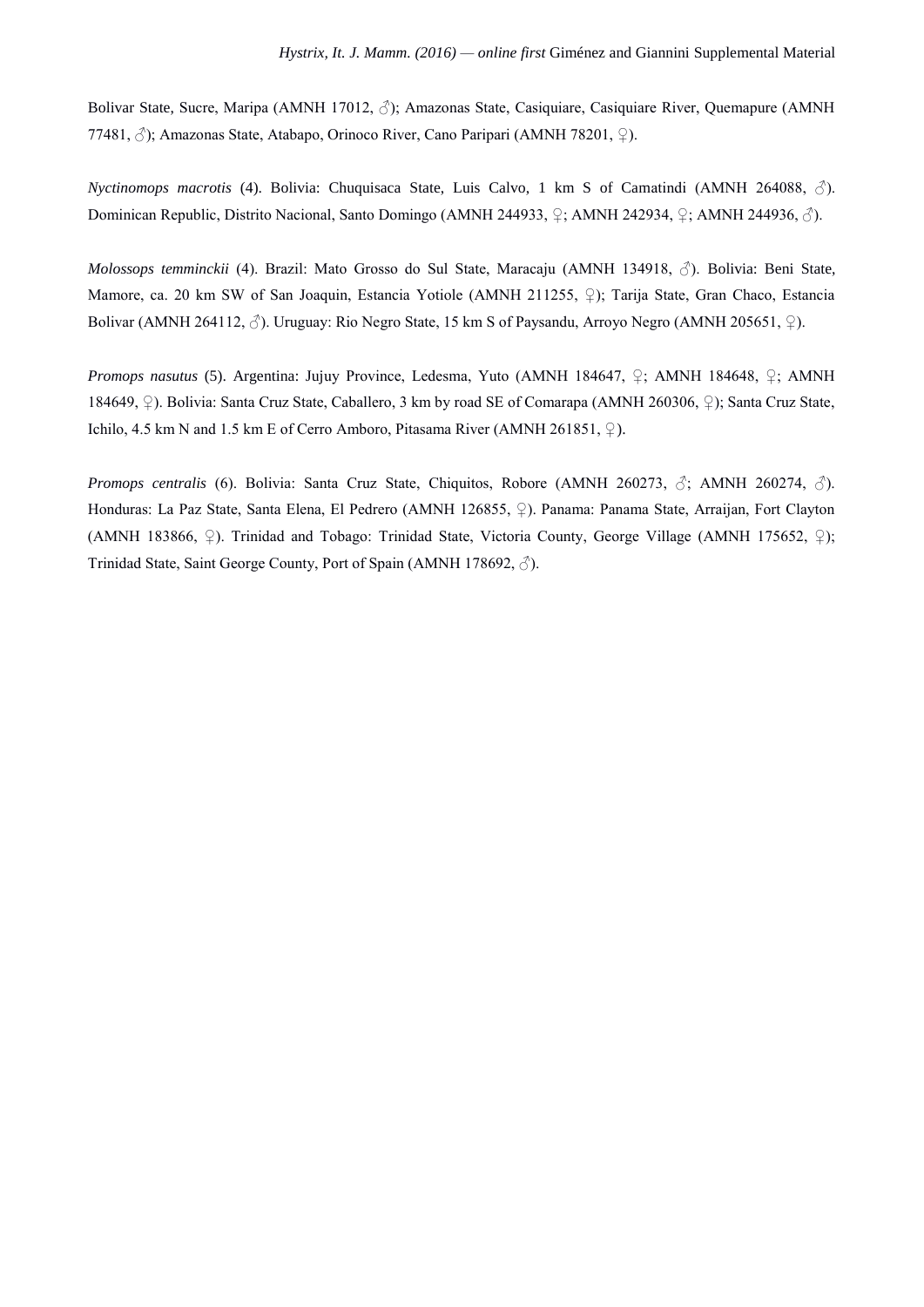| Analysis                   | Variables                     | Variance | $F$ value | P value |
|----------------------------|-------------------------------|----------|-----------|---------|
| Individual                 | Southern Andean Yungas        | 0.057    | 22.533    | 0.0002  |
|                            | Low Monte                     | 0.030    | 11.712    | 0.0018  |
|                            | Humid Pampa                   | 0.015    | 5.895     | 0.0138  |
|                            |                               |          |           |         |
| Forward stepwise selection | <b>Southern Andean Yungas</b> | 0.057    | 22.533    | 0.0002  |
|                            | <b>Low Monte</b>              | 0.021    | 8.410     | 0.0040  |
|                            | Humid Pampas                  | 0.012    | 4.804     | 0.0252  |

**Table S2**. Results of Redundancy Analysis for molossid bats from Argentina. Values significant at the *P* = 0.01.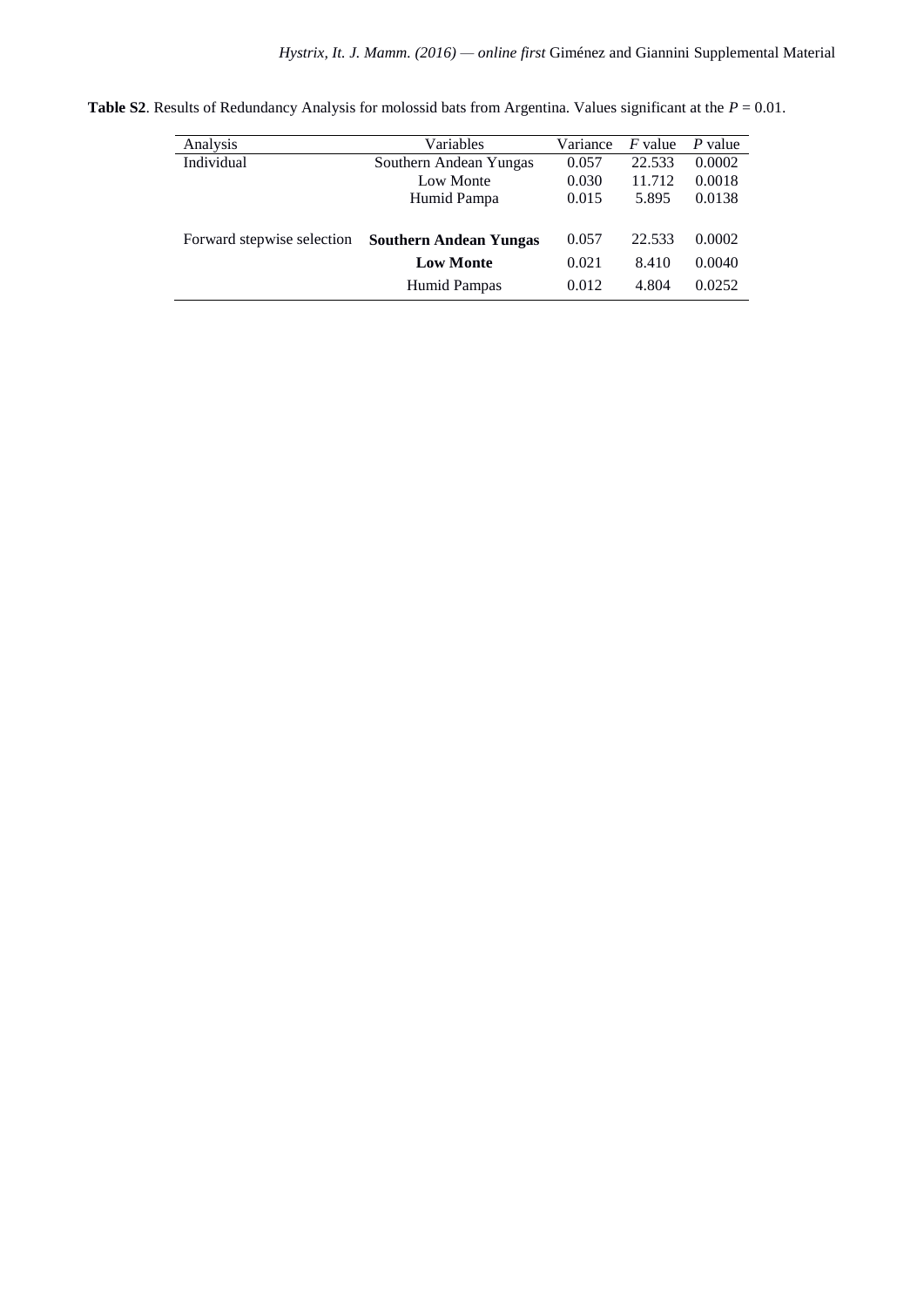**Table S3**. Results of Redundancy Analysis for molossid bats from Argentina, dataset corrected size. Values significant at the  $P = 0.01$ .

| Analysis                   | Variables                     | Variance | <i>F</i> value | P value |
|----------------------------|-------------------------------|----------|----------------|---------|
| Individual                 | Southern Andean Yungas        | 0.056    | 22.301         | 0.0002  |
|                            | Humid Pampa                   | 0.013    | 5.071          | 0.0172  |
| Forward stepwise selection | <b>Southern Andean Yungas</b> | 0.056    | 22.301         | 0.0002  |
|                            | Dry Chaco                     | 0.012    | 4.997          | 0.0144  |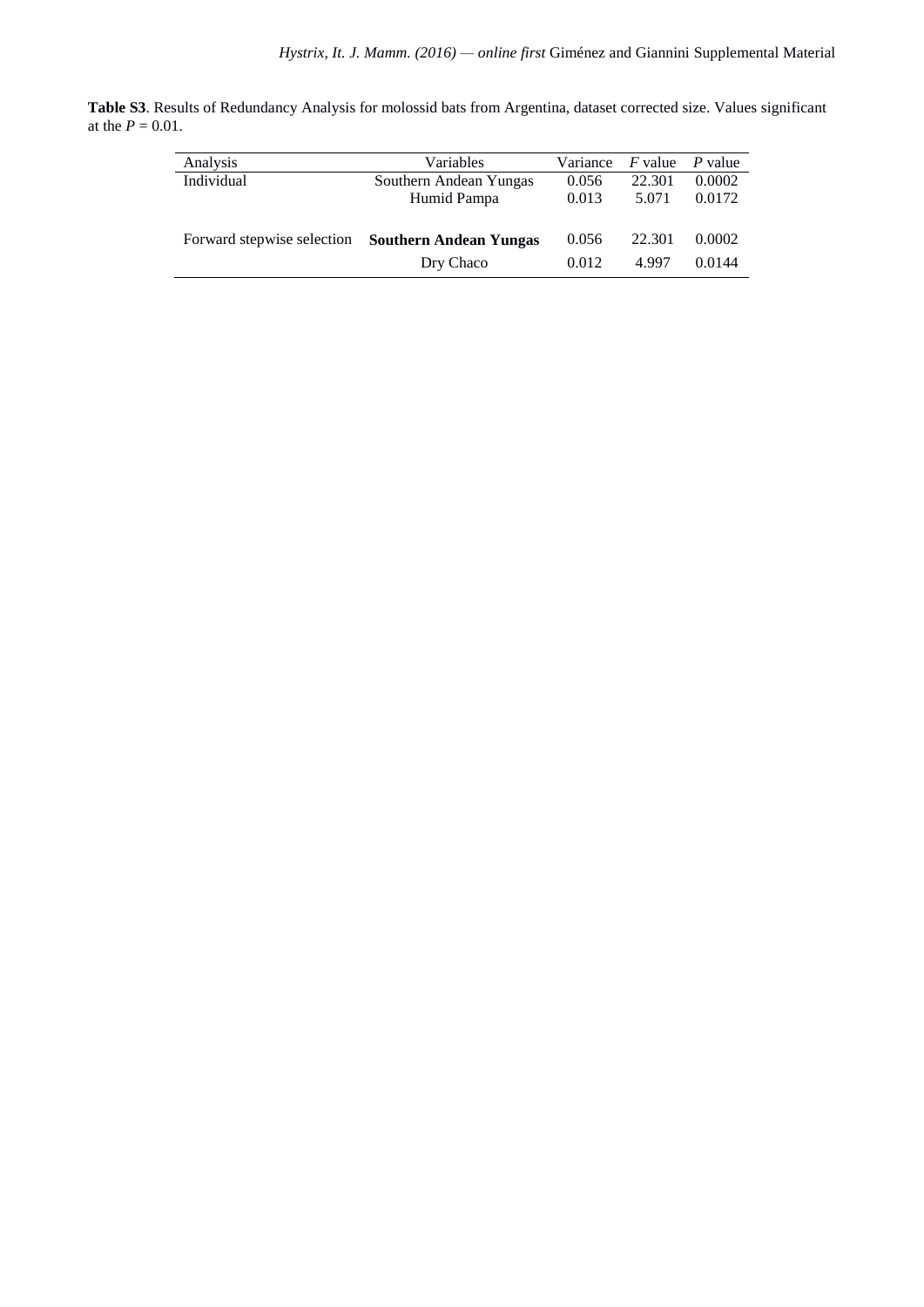**Table S4**. Results of Canonical Phylogenetic Ordination (CPO) for molossid bats from Argentina (dataset corrected and not corrected size), total variation explained by the final model.

| Dataset not corrected size                 |       |                |       |                |                       |
|--------------------------------------------|-------|----------------|-------|----------------|-----------------------|
| Axes                                       | 1     | $\overline{2}$ | 3     | $\overline{4}$ | <b>Total Variance</b> |
|                                            |       |                |       |                |                       |
| Eigenvalues                                | 0.880 | 0.019          | 0.004 | 0.001          | 1.000                 |
| Species-phylogentic variables correlations | 0.959 | 0.934          | 0.867 | 0.611          |                       |
| Cumulative percentage variance             |       |                |       |                |                       |
| Of species data                            | 88.0  | 89.9           | 90.3  | 90.4           |                       |
| Of species-phylogenetic variables relation | 97.2  | 99.3           | 99.7  | 99.8           |                       |
|                                            |       |                |       |                |                       |
| Sum of all eigenvalues                     |       |                |       |                | 1.000                 |
| Sum of all canonical eigenvalues           |       |                |       |                | 0.906                 |
|                                            |       |                |       |                |                       |
| Dataset corrected size                     |       |                |       |                |                       |
| Axes                                       | 1     | $\overline{2}$ | 3     | $\overline{4}$ | <b>Total Variance</b> |
|                                            |       |                |       |                |                       |
| Eigenvalues                                | 0.832 | 0.038          | 0.007 | 0.000          | 1.000                 |
| Species-phylogentic variables correlations | 0.992 | 0.749          | 0.707 | 0.192          |                       |
| Cumulative percentage variance             |       |                |       |                |                       |
| Of species data                            | 83.2  | 87.0           | 87.7  | 87.7           |                       |
| Of species-phylogenetic variables relation | 94.8  | 99.1           | 99.9  | 100.0          |                       |
|                                            |       |                |       |                |                       |
| Sum of all eigenvalues                     |       |                |       |                | 1.000                 |
| Sum of all canonical eigenvalues           |       |                |       |                | 0.877                 |
|                                            |       |                |       |                |                       |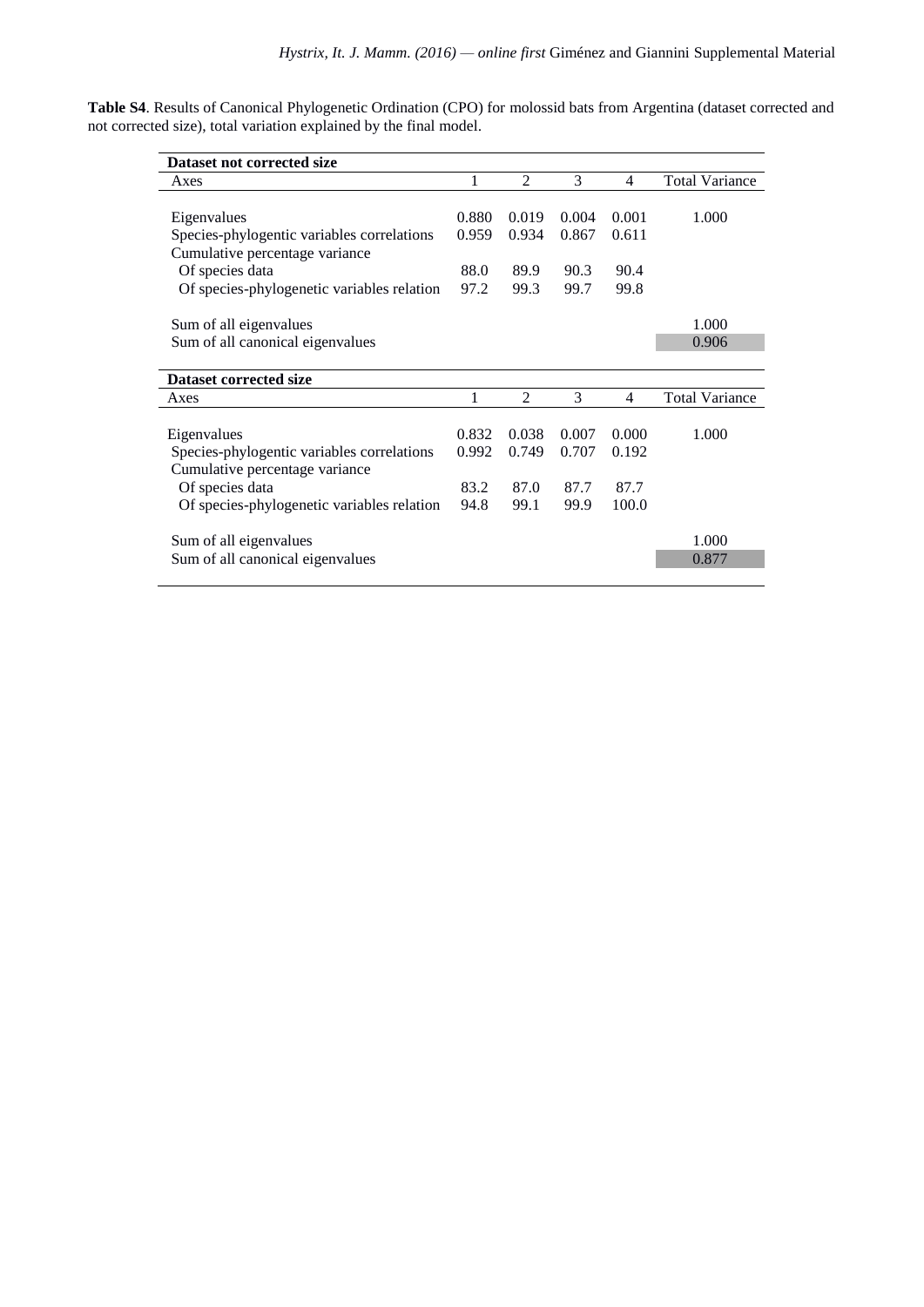**Figure S5**. Ordination diagram of the Principal Component Analysis (PCA). A) segregation of the specimens of molossid species from South America (including additional specimens outside the study area); polygons include specimens from each species. *C. abrasus* (▼), *C. paranus* (●), *C. planirostris* (▲), *E. auripendulus* (▲), *E. bonariensis* (▼), *E. dabbenei* (■), *E. glaucinus* (◊), *E. patagonicus* (○), *E. perotis* (♦), *M. neglectus* (⌂ black), *M. temminckii* (⌂ gray), *M. molossus* (●), *M. rufus* (+), *N. laticaudatus* (■), *N. macrotis* (♦), *P. centralis* (Δ), *P. nasutus* (□), *T. brasiliensis* ( $\star$ ). B) Vectors shown the strengh of correlation of each variable to the plane of PC1 and PC2. See text for abbreviations.

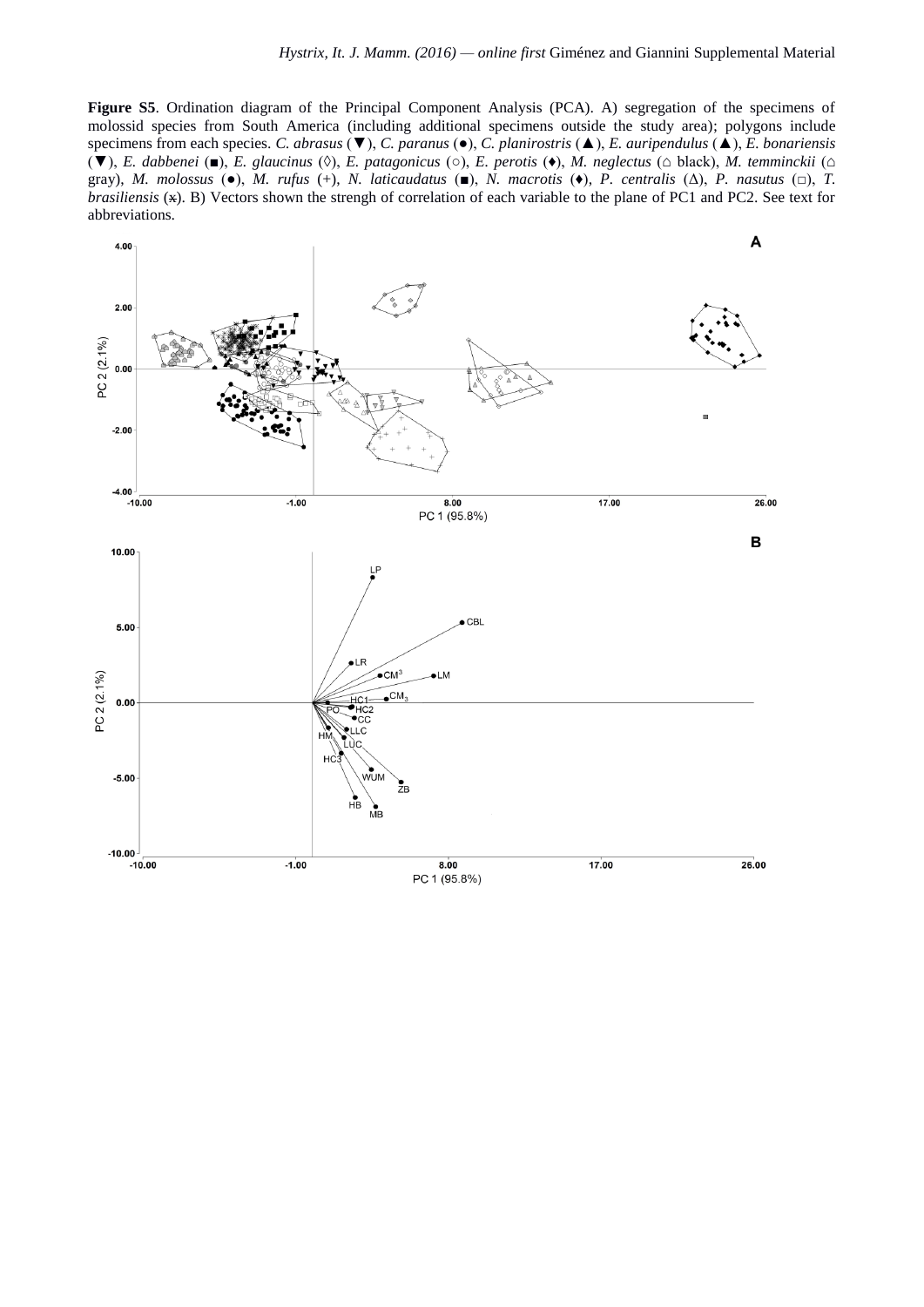| Analysis                   | Variables                     | Variance | $F$ value | P value |
|----------------------------|-------------------------------|----------|-----------|---------|
| Individual                 | Southern Andean Yungas        | 0.041    | 18.939    | 0.0002  |
|                            | Low Monte                     | 0.029    | 13.337    | 0.0004  |
|                            | Humid Pampa                   | 0.016    | 7.359     | 0.005   |
|                            | Lara-Falcon Dry Forest        | 0.011    | 5.184     | 0.0254  |
|                            |                               |          |           |         |
| Forward stepwise selection | <b>Southern Andean Yungas</b> | 0.041    | 18.939    | 0.0002  |
|                            | <b>Low Monte</b>              | 0.022    | 10.578    | 0.0022  |
|                            | <b>Humid Pampas</b>           | 0.014    | 6.846     | 0.0064  |
|                            | Lara-Falcón Dry Forest        | 0.011    | 5.372     | 0.0274  |

**Table S6**. Results of Redundancy Analysis for molossid bats including additional specimens from South America. Values significant at the  $P = 0.01$ .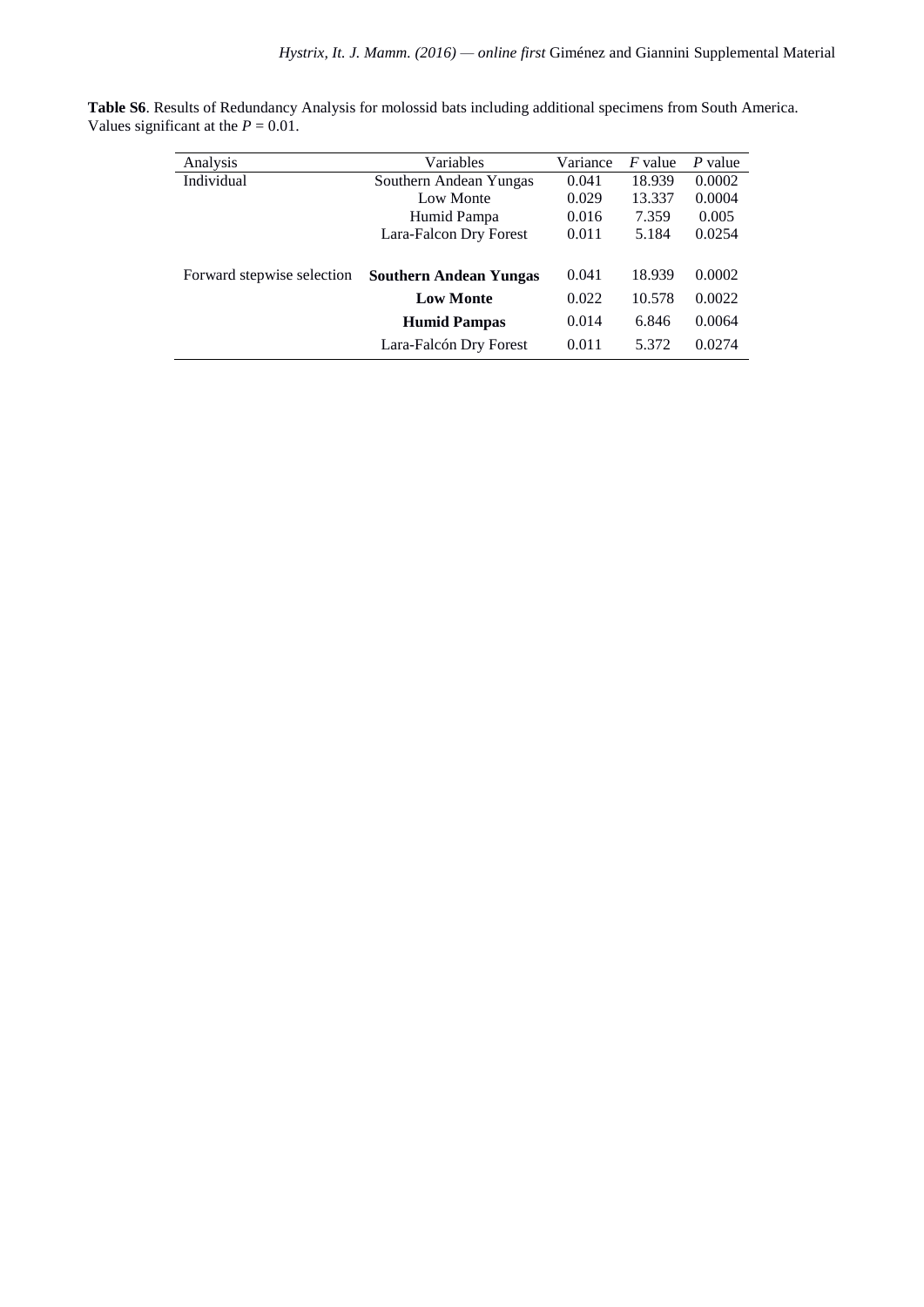| Analysis                   | Variables      | Variance | $F$ - value | p value |
|----------------------------|----------------|----------|-------------|---------|
| Individual                 | 5              | 0.685    | 978.191     | 0.0002  |
|                            | 6              | 0.645    | 814.501     | 0.0002  |
|                            | 7              | 0.618    | 726.238     | 0.0002  |
|                            | 4              | 0.301    | 193.193     | 0.0002  |
|                            | 3              | 0.102    | 51.130      | 0.0002  |
|                            | $\overline{2}$ | 0.101    | 50.409      | 0.0002  |
|                            | 13             | 0.090    | 44.205      | 0.0002  |
|                            | 10             | 0.068    | 32.621      | 0.0002  |
|                            | 9              | 0.049    | 23.246      | 0.0002  |
|                            | 15             | 0.016    | 7.358       | 0.0076  |
|                            | 12             | 0.011    | 4.989       | 0.0208  |
| Forward stepwise selection | 5              | 0.685    | 978.191     | 0.0002  |
|                            | 7              | 0.081    | 154.647     | 0.0002  |
|                            | 13             | 0.043    | 102.051     | 0.0002  |
|                            | 2              | 0.039    | 116.592     | 0.0002  |
|                            | 12             | 0.008    | 24.229      | 0.0002  |
|                            | 9              | 0.010    | 34.698      | 0.0002  |
|                            | 10             | 0.008    | 27.443      | 0.0094  |
|                            | 3              | 0.004    | 15.093      | 0.0058  |
|                            | 16             | 0.002    | 6.416       | 0.0038  |

**Table S7**. Results of Canonical Phylogenetic Ordination (CPO) for molossid bats including additional specimens from South America. Clades are numbered as in *Fig. 3*. All values significant at the *p* = 0.01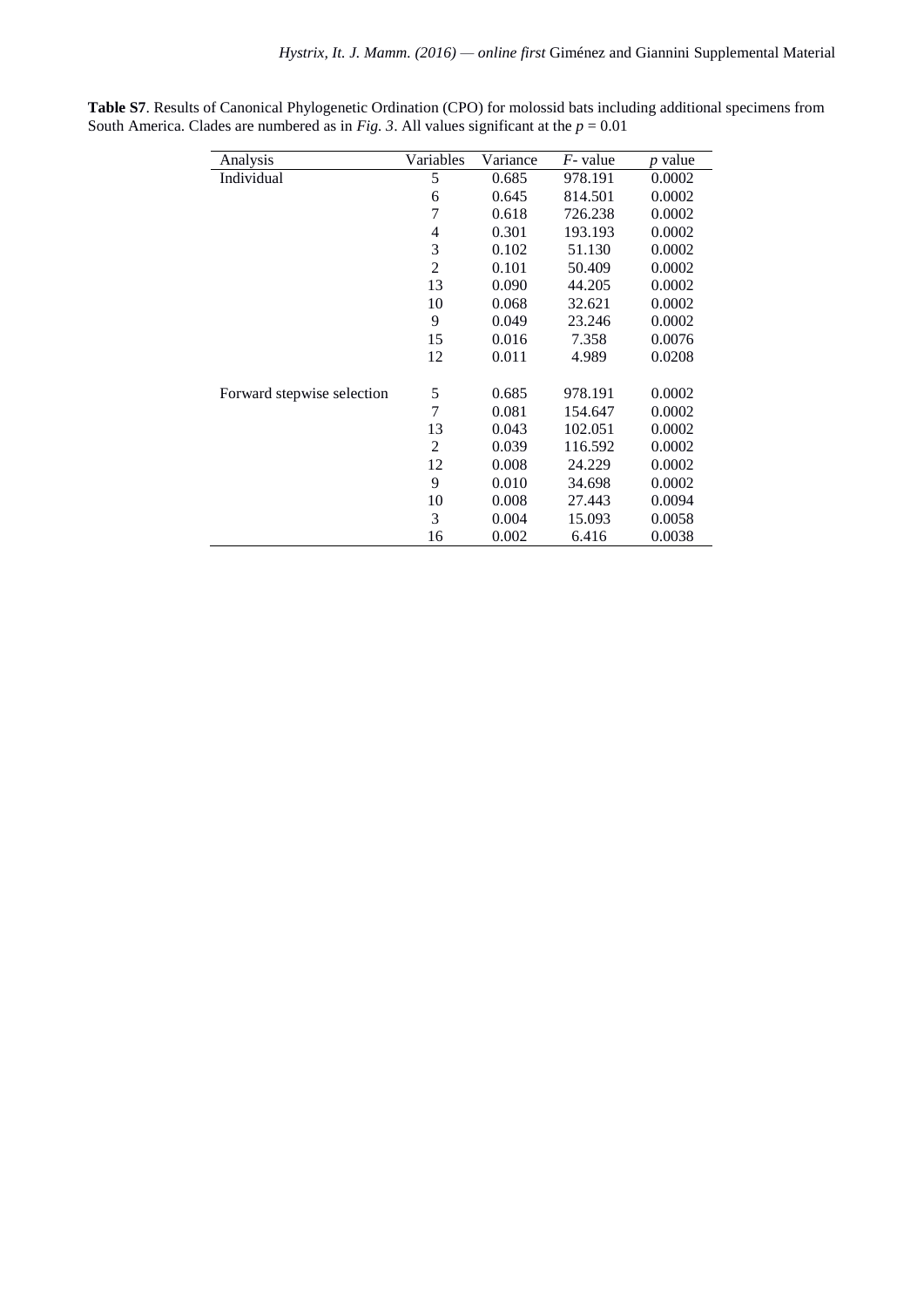**Figure S8**. Ordination diagram of the Principal Component Analysis (PCA). A) segregation of the specimens of molossid species from South America (including additional specimens outside the study area) excluding species with only one specimens (*E. dabbenei* and *M. neglectus*); polygons include specimens from each species. *C. abrasus* (▼), *C. paranus* (●), *C. planirostris* (▲), *E. auripendulus* (▲), *E. bonariensis* (▼), *E. glaucinus* (◊), *E. patagonicus* (○), *E. perotis* (♦), *M. temminckii* (⌂ gray), *M. molossus* (●), *M. rufus* (+), *N. laticaudatus* (■), *N. macrotis* (♦), *P. centralis* (Δ), *P. nasutus* (□), *T. brasiliensis* ( $\angle$ ). B) Vectors shown the strengh of correlation of each variable to the plane of PC1 and PC2. See text for abbreviations.

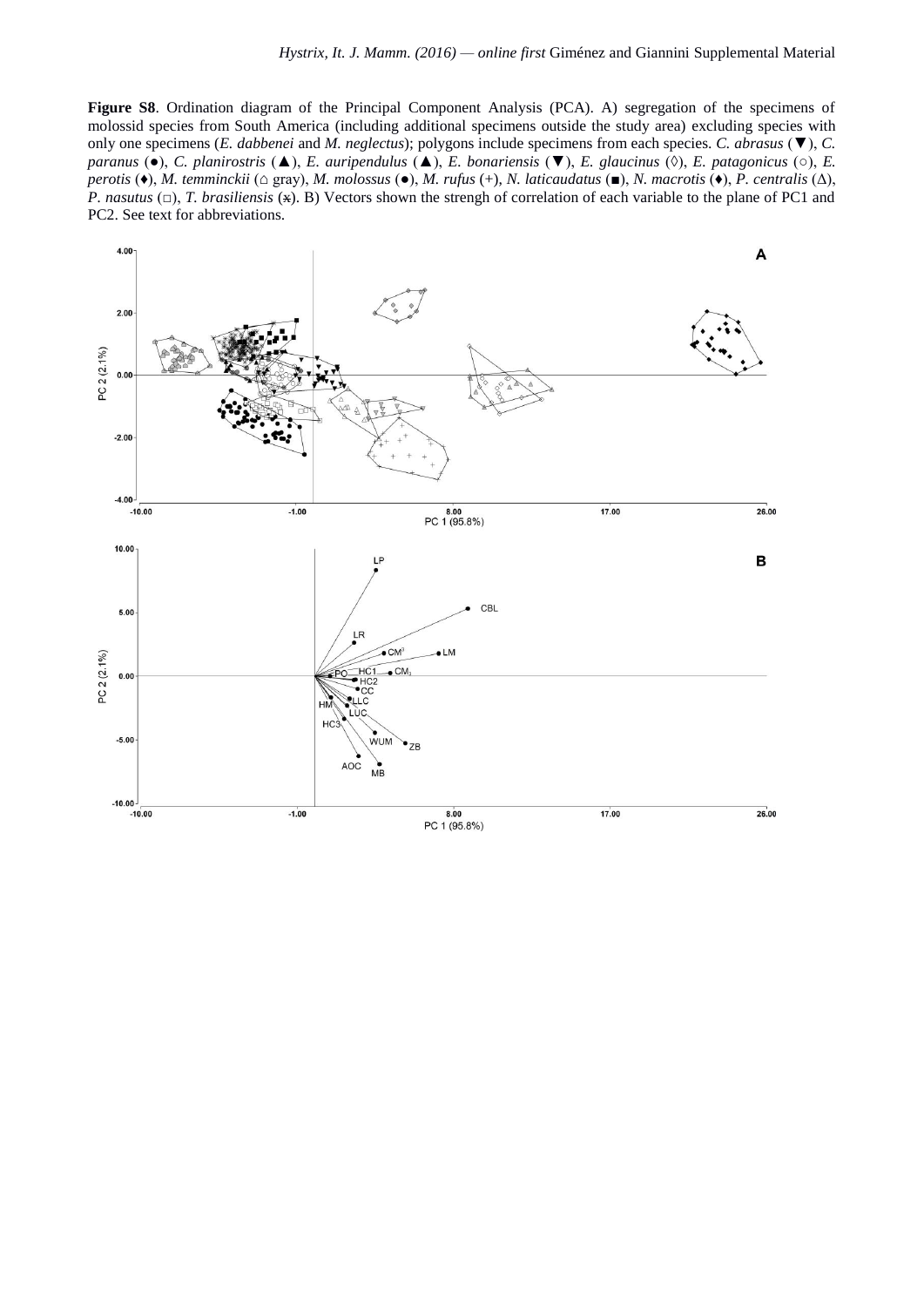| Analysis                   | Variables                     | Variance | <i>F</i> value | P value |
|----------------------------|-------------------------------|----------|----------------|---------|
| Individual                 | Southern Andean Yungas        | 0.042    | 19.619         | 0.0002  |
|                            | Low Monte                     | 0.029    | 13.322         | 0.0004  |
|                            | Humid Pampa                   | 0.016    | 7.280          | 0.0076  |
|                            | Lara-Falcon Dry Forest        | 0.012    | 5.303          | 0.0240  |
|                            |                               |          |                |         |
| Forward stepwise selection | <b>Southern Andean Yungas</b> | 0.042    | 19.619         | 0.0002  |
|                            | <b>Low Monte</b>              | 0.022    | 10.511         | 0.001   |
|                            | <b>Humid Pampas</b>           | 0.014    | 6.707          | 0.0076  |
|                            | Lara-Falcón Dry Forest        | 0.011    | 5.523          | 0.210   |

**Table S9**. Results of Redundancy Analysis for molossid bats including additional specimens from South America, and excluding species with only one specimen (*E. dabbenei* and *M. neglectus*). Values significant at the *P* = 0.01.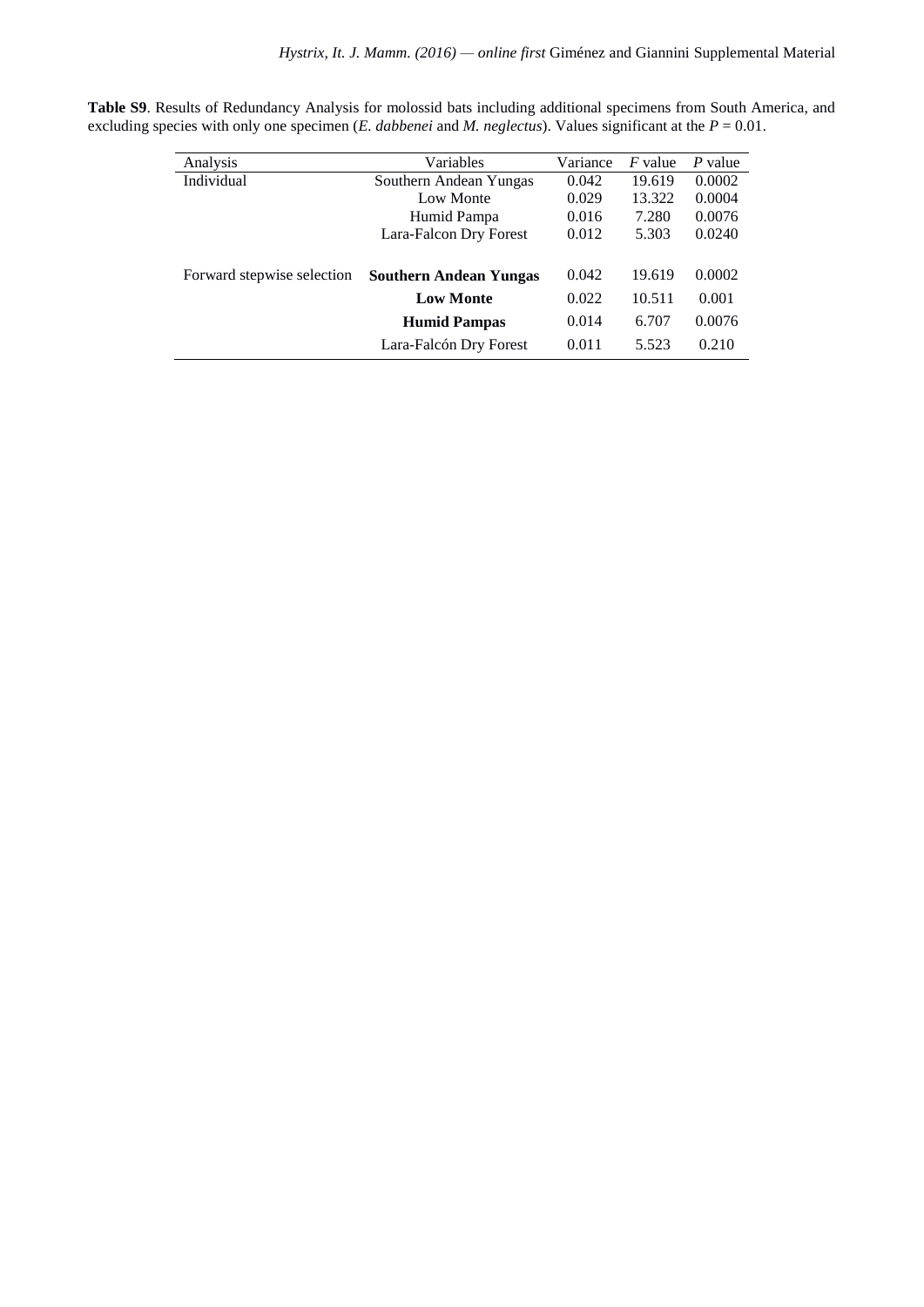**Table S10***.* Results of Canonical Phylogenetic Ordination (CPO) for molossid bats including additional specimens from South America, and excluding species with only one specimen (*E. dabbenei* and *M. neglectus*). All values significant at the  $p = 0.01$ 

| Analysis                   | Variables | Variance | $F$ - value | $p$ value |
|----------------------------|-----------|----------|-------------|-----------|
|                            |           |          |             |           |
| Individual                 | 5         | 0.681    | 953.986     | 0.0002    |
|                            | 6         | 0.639    | 791.316     | 0.0002    |
|                            | 4         | 0.296    | 188.370     | 0.0002    |
|                            | 3         | 0.102    | 50.599      | 0.0002    |
|                            | 2         | 0.101    | 50.410      | 0.0002    |
|                            | 9         | 0.067    | 31.884      | 0.0002    |
|                            | 8         | 0.048    | 22.463      | 0.0002    |
|                            | 13        | 0.016    | 7.365       | 0.0042    |
|                            | 11        | 0.011    | 4.971       | 0.0272    |
| Forward stepwise selection | 5         | 0.681    | 953.986     | 0.0002    |
|                            | 13        | 0.030    | 47.133      | 0.0002    |
|                            | 6         | 0.020    | 32.947      | 0.0002    |
|                            | 12        | 0.017    | 29.152      | 0.0002    |
|                            | 4         | 0.020    | 37.431      | 0.0002    |
|                            | 10        | 0.018    | 37.201      | 0.0002    |
|                            | 11        | 0.016    | 35.660      | 0.0002    |
|                            | 2         | 0.014    | 33.941      | 0.0002    |
|                            | 14        | 0.002    | 4.221       | 0.0282    |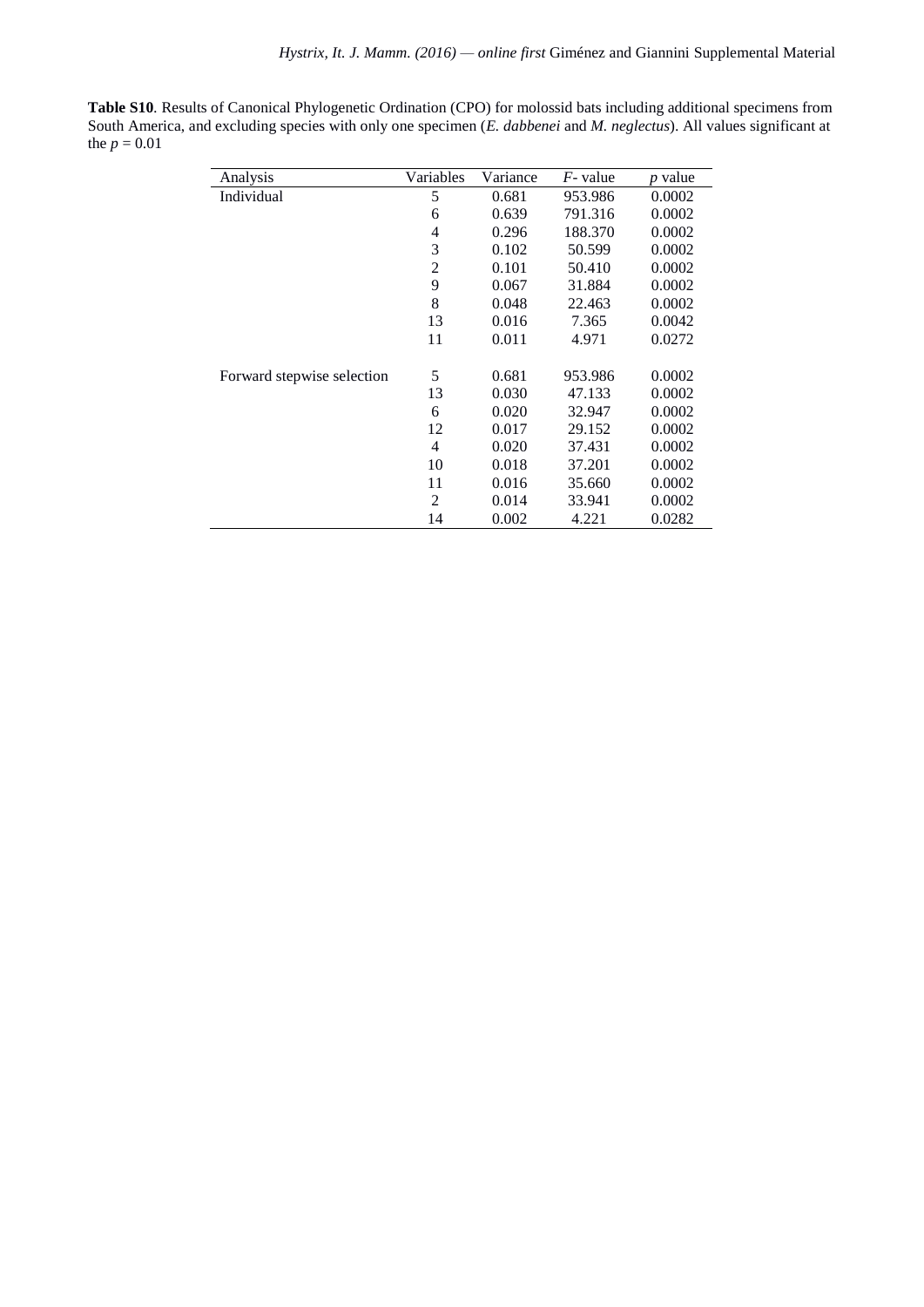**Figure S11**. Ordination diagram of the Principal Component Analysis (PCA). A) segregation of the specimens of molossid species from South America (including additional specimens outside the study area), dataset corrected size; polygons include specimens from each species. *C. abrasus* (▼), *C. paranus* (●), *C. planirostris* (▲), *E. auripendulus*  (▲), *E. bonariensis* (▼), *E. dabbenei* (■), *E. glaucinus* (◊), *E.* 484 *patagonicus* (○), *E. perotis* (♦), *M. neglectus* (⌂ black), *M. temminckii* (⌂ gray), *M. molossus* (●), *M. rufus* (+), 485 *N. laticaudatus* (■), *N. macrotis* (♦), *P. centralis* (Δ), *P. nasutus* (□), *T. brasiliensis* ( $\star$ ). B) Vectors shown the strengh of correlation of each variable to the plane of PC1 and PC2. See text for abbreviations.

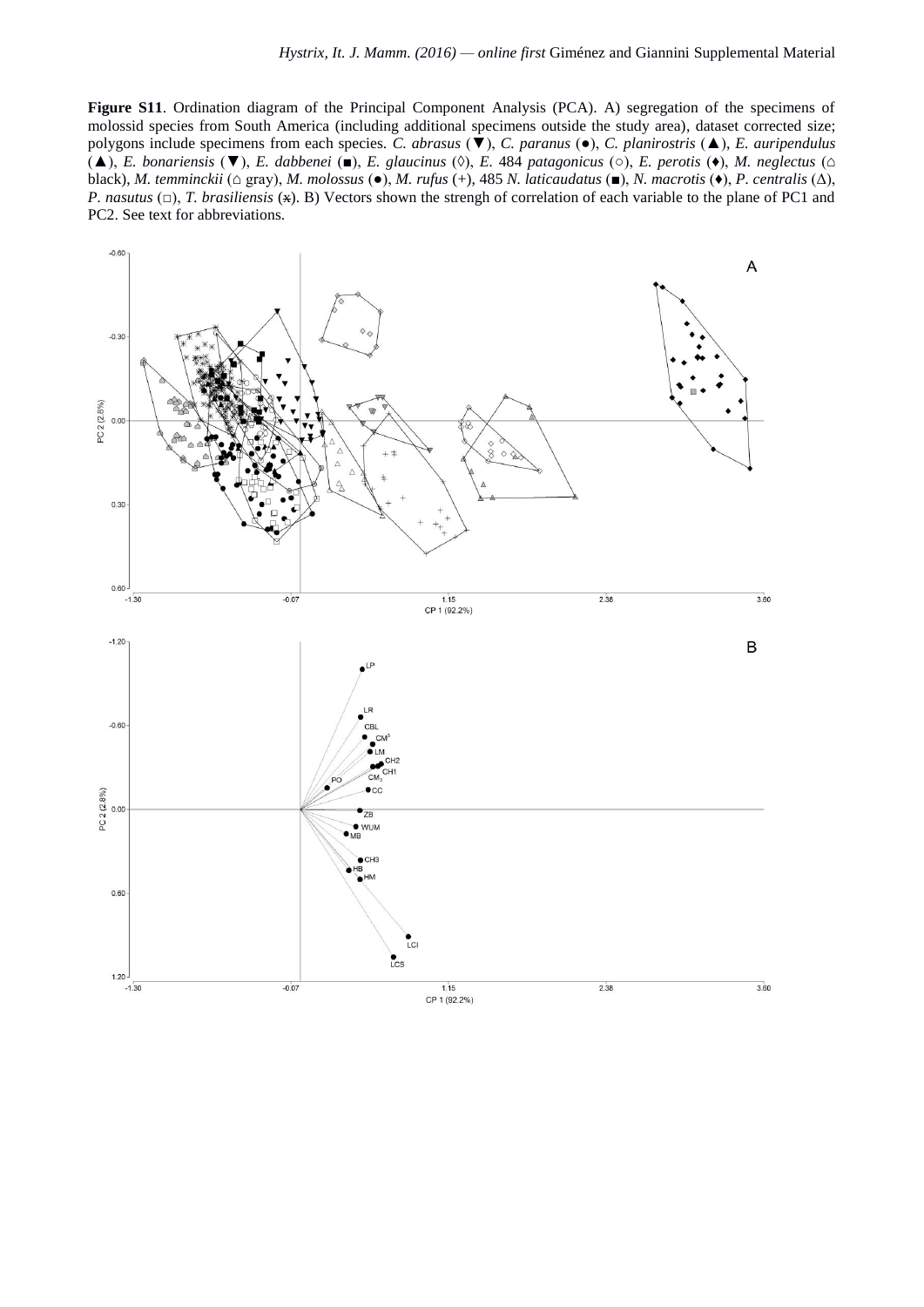**Figure S12**. Ordination diagram of the Principal Component Analysis (PCA). A) segregation of the specimens of molossid species from South America (including additional specimens outside the study area) excluding species with only one specimens (*E. dabbenei* and *M. neglectus*), dataset corrected size; polygons include specimens from each species. *C. abrasus* (▼), *C. paranus* (●), *C. planirostris* (▲), *E. auripendulus* (▲), *E. bonariensis* (▼), *E. glaucinus*  (◊), *E. patagonicus* (○), *E. perotis* (♦), *M. temminckii* (⌂ gray), *M. molossus* (●), *M. rufus* (+), *N. laticaudatus* (■), *N. macrotis* (♦), *P. centralis* (Δ), *P. nasutus* (□), *T. brasiliensis* ( $\star$ ). B) Vectors shown the strengh of correlation of each variable to the plane of PC1 and PC2. See text for abbreviations.

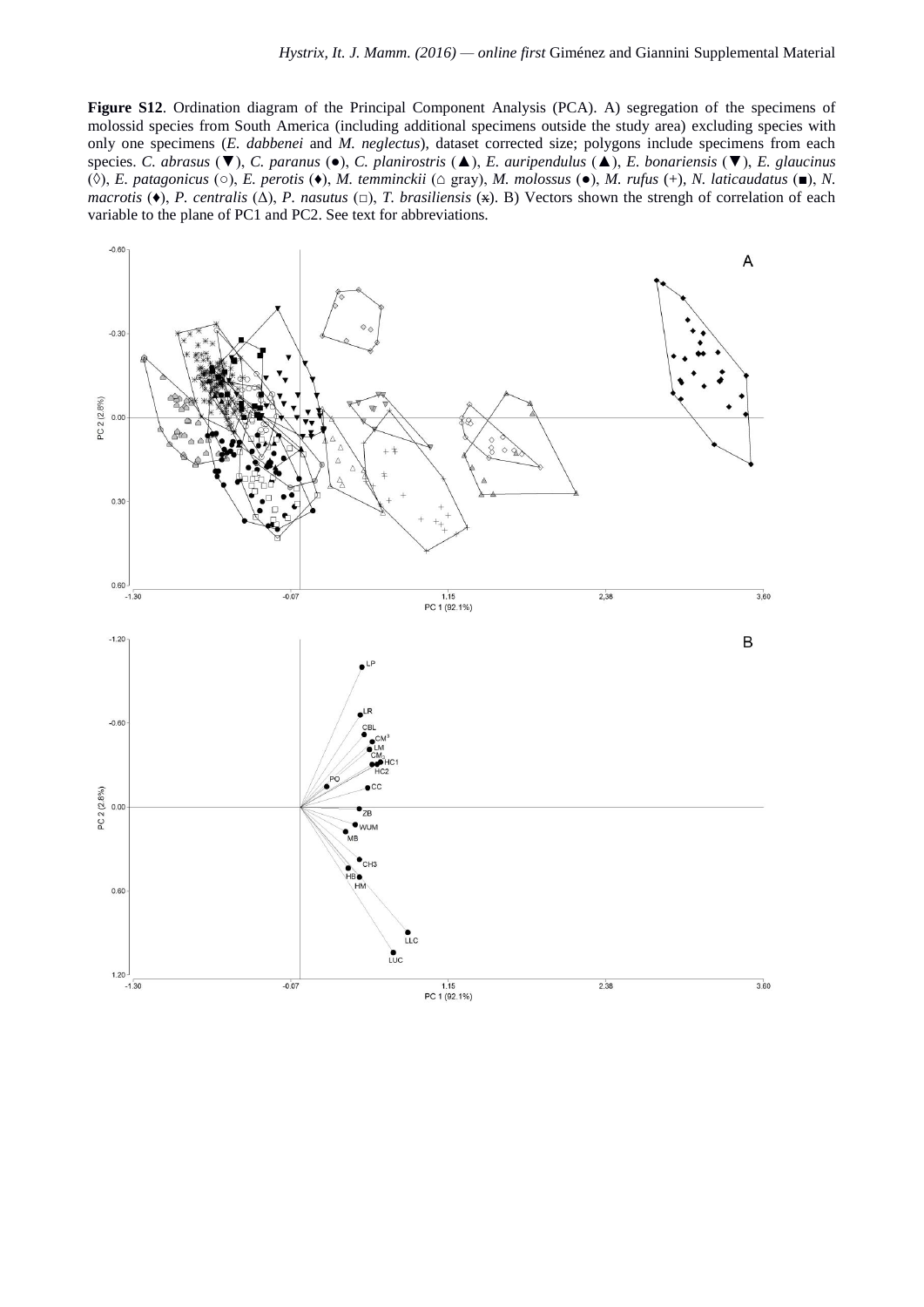|                                                                |  |  | Table S13. Results of Redundancy Analysis for molossid bats including additional specimens from South America, |  |  |
|----------------------------------------------------------------|--|--|----------------------------------------------------------------------------------------------------------------|--|--|
| dataset corrected size. Values significant at the $P = 0.01$ . |  |  |                                                                                                                |  |  |

| Analysis                   | Variables                     | Variance | <i>F</i> value | P value |
|----------------------------|-------------------------------|----------|----------------|---------|
| Individual                 | Southern Andean Yungas        | 0.050    | 23.672         | 0.0002  |
|                            | Humid Pampa                   | 0.010    | 4.673          | 0.0190  |
|                            |                               |          |                |         |
| Forward stepwise selection | <b>Southern Andean Yungas</b> | 0.050    | 23.672         | 0.0002  |
|                            | Dry Chaco                     | 0.020    | 9.526          | 0.0012  |
|                            | Madeira-Tapajos Moist Forest  | 0.008    | 3.849          | 0.0326  |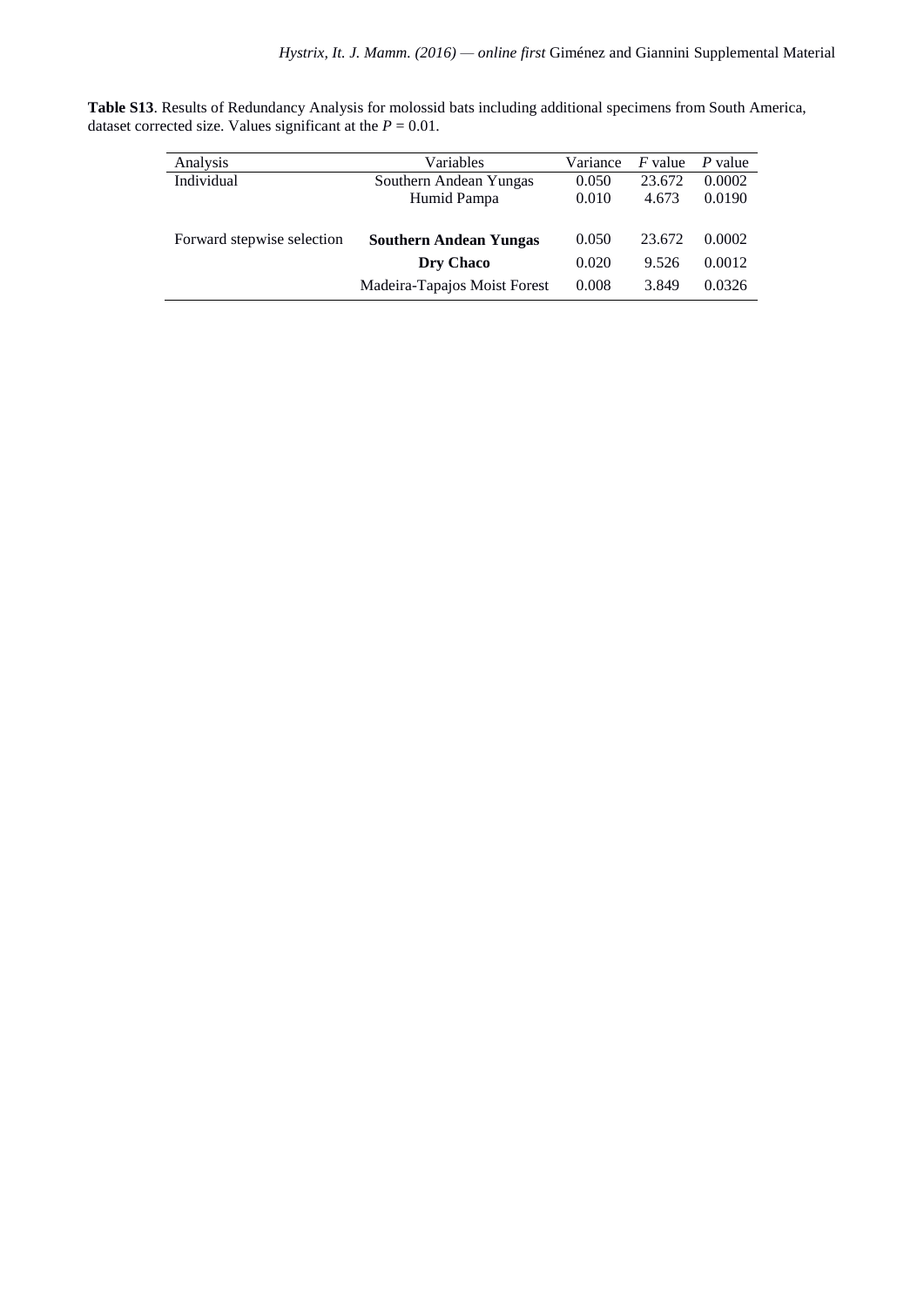| Table S14. Results of Redundancy Analysis for molossid bats including additional specimens from South America, and     |
|------------------------------------------------------------------------------------------------------------------------|
| excluding species with only one specimen (E. dabbenei and M. neglectus), dataset corrected size. Values significant at |
| the $P = 0.01$ .                                                                                                       |

| Analysis                   | Variables                     | Variance | $F$ value | P value |
|----------------------------|-------------------------------|----------|-----------|---------|
| Individual                 | Southern Andean Yungas        | 0.053    | 24.810    | 0.0002  |
|                            | Humid Pampa                   | 0.016    | 4.581     | 0.0184  |
| Forward stepwise selection | <b>Southern Andean Yungas</b> | 0.053    | 24.810    | 0.0002  |
|                            | Dry Chaco                     | 0.022    | 10.547    | 0.0004  |
|                            | Madeira-Tapajos Moist Forest  | 0.008    | 3.966     | 0.332   |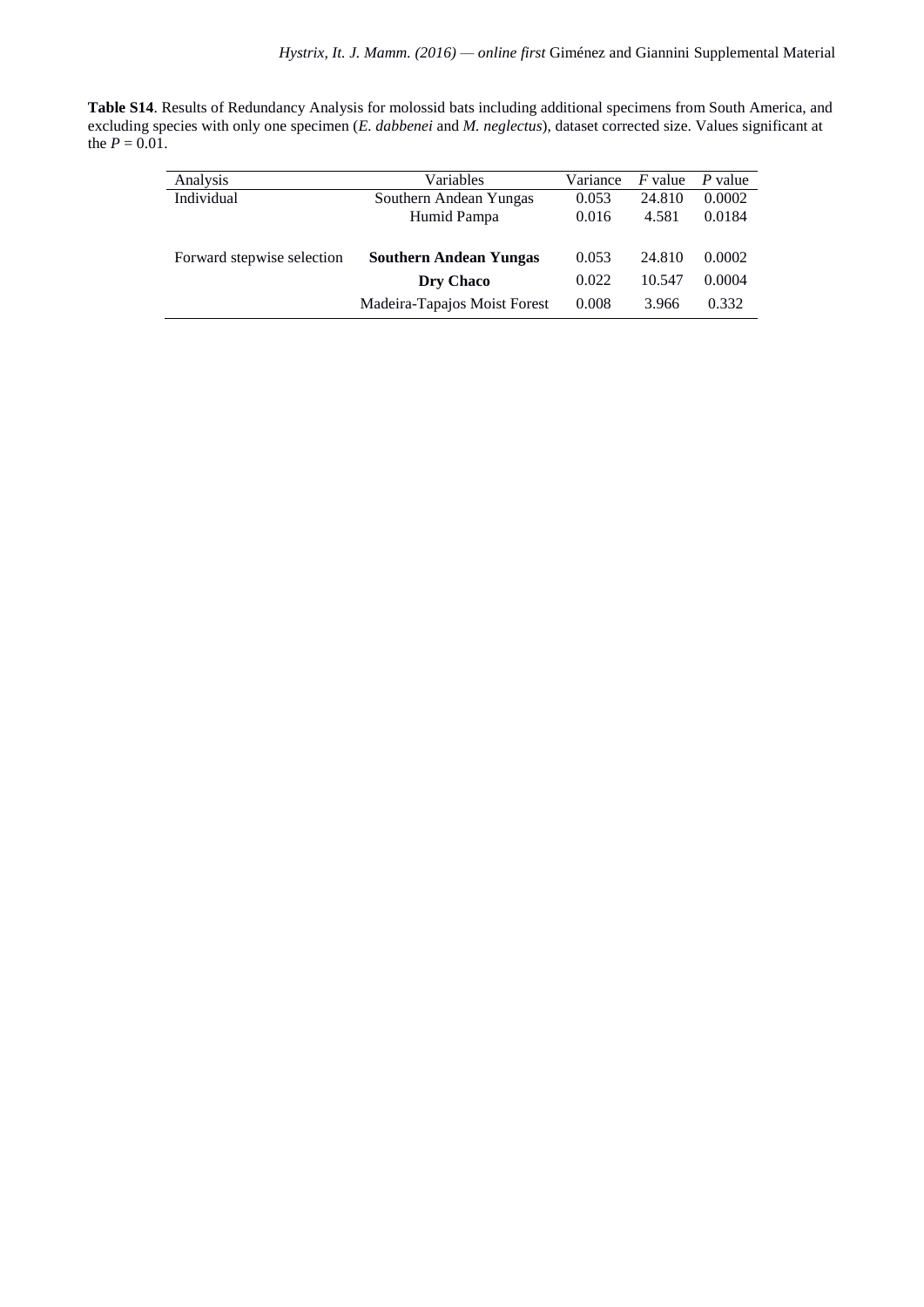| Analysis                   | Variables | Variance | $F$ - value | <i>p</i> value |
|----------------------------|-----------|----------|-------------|----------------|
| Individual                 | 7         | 0.802    | 1818.823    | 0.0002         |
|                            | 6         | 0.588    | 639.730     | 0.0002         |
|                            | 5         | 0.558    | 566.202     | 0.0002         |
|                            | 4         | 0.201    | 113.178     | 0.0002         |
|                            | 3         | 0.076    | 36.849      | 0.0002         |
|                            | 2         | 0.028    | 12.750      | 0.0002         |
|                            | 9         | 0.024    | 11.171      | 0.0008         |
|                            | 15        | 0.023    | 10.736      | 0.0008         |
|                            | 10        | 0.017    | 7.572       | 0.003          |
|                            | 8         | 0.016    | 7.097       | 0.0046         |
|                            | 17        | 0.012    | 5.401       | 0.0118         |
| Forward stepwise selection | 7         | 0.802    | 1818.823    | 0.0002         |
|                            | 5         | 0.075    | 275.084     | 0.0002         |
|                            | 6         | 0.003    | 9.909       | 0.0002         |
|                            | 17        | 0.002    | 6.099       | 0.0002         |

**Table S15**. Results of Canonical Phylogenetic Ordination (CPO) for molossid bats including additional specimens from South America, dataset corrected size. Clades are numbered as in *Fig. 3*. All values significant at the  $p = 0.01$ .